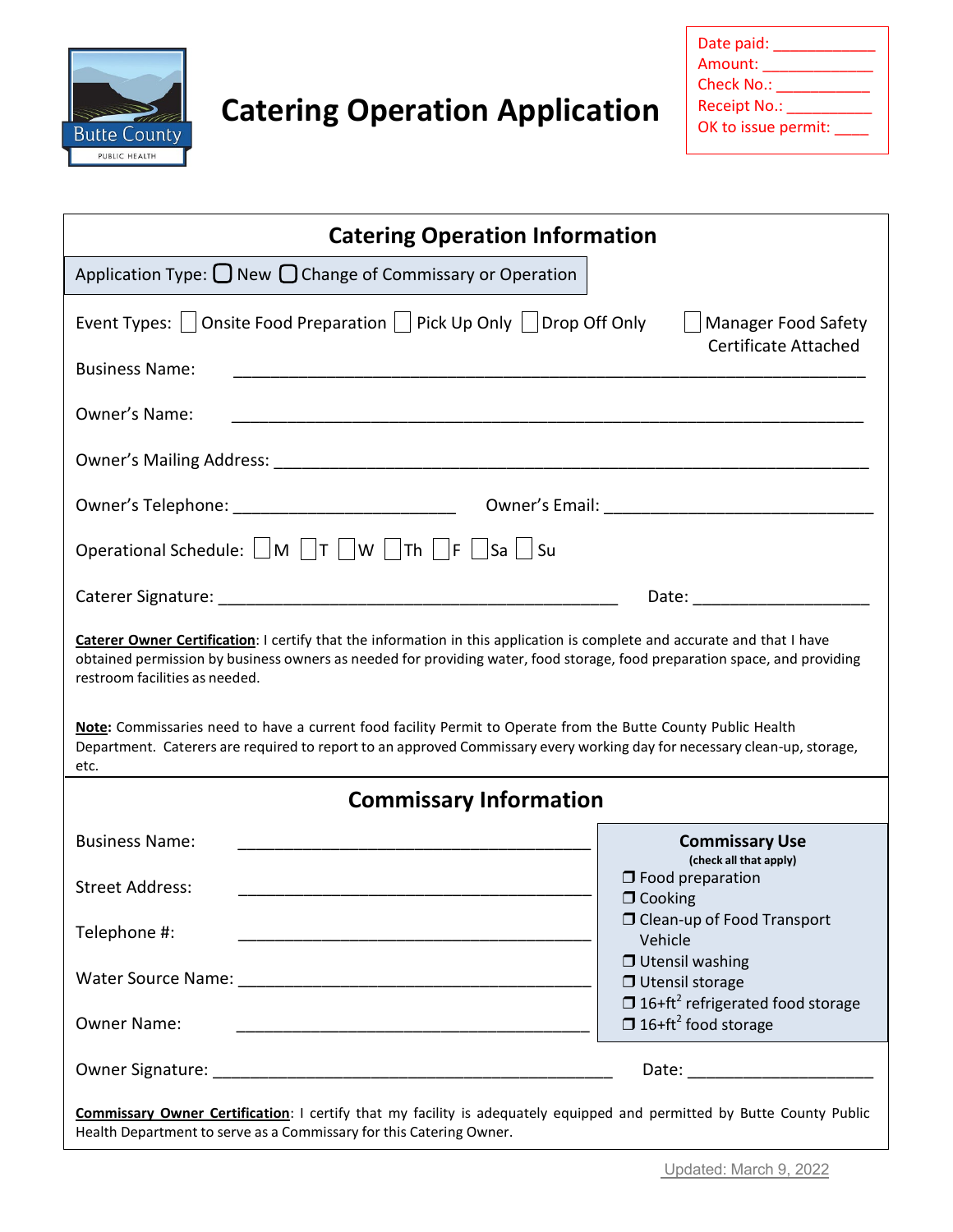

In order to properly evaluate the above catering operation, the following information is needed:

| 1. What types of foods do you provide:                                                                                                                                                                                                                           |
|------------------------------------------------------------------------------------------------------------------------------------------------------------------------------------------------------------------------------------------------------------------|
| ____Hot buffet foods<br>___Cold deli plates ________Salads                                                                                                                                                                                                       |
| Full meals <b>Figure 2</b> Packaged foods <b>Figure 2</b> Other (specify):                                                                                                                                                                                       |
| 2. Where do you usually cater: Private homes Meeting halls Other (specify)                                                                                                                                                                                       |
| 3. How far away from your commissary will you cater: less than 10 miles 10-30 miles 10 Over 30 miles                                                                                                                                                             |
| 4. How large of a group will you cater to: under 50 ___ 50-99 ___ 100-500 ___ Over 500 ___                                                                                                                                                                       |
|                                                                                                                                                                                                                                                                  |
|                                                                                                                                                                                                                                                                  |
| 7. Specify what facilities (walk-in cooler, metal racks, etc) are used for storage and where they are located.                                                                                                                                                   |
|                                                                                                                                                                                                                                                                  |
| 9. What equipment and utensils are used to prepare the food? Where and how are such utensils/equipment cleaned                                                                                                                                                   |
| After preparation, where, for how long, and at what temperature are potentially hazardous foods stored until<br>10.                                                                                                                                              |
| If potentially hazardous foods are cooked and then cooled for later use, what type and size container is such<br>11.<br>food cooled, where is such food cooled, how (stacked, covered, etc) is such food cooled, and what quantities of hot<br>foods are cooled? |
| If foods are cooked, what equipment is used?<br>12.                                                                                                                                                                                                              |

\_\_\_\_\_\_\_\_\_\_\_\_\_\_\_\_\_\_\_\_\_\_\_\_\_\_\_\_\_\_\_\_\_\_\_\_\_\_\_\_\_\_\_\_\_\_\_\_\_\_\_\_\_\_\_\_\_\_\_\_\_\_\_\_\_\_\_\_\_\_\_\_\_\_\_\_\_\_\_\_\_\_\_\_\_\_\_\_\_\_\_\_\_\_\_

13. If foods are reheated, what equipment is used?

\_\_\_\_\_\_\_\_\_\_\_\_\_\_\_\_\_\_\_\_\_\_\_\_\_\_\_\_\_\_\_\_\_\_\_\_\_\_\_\_\_\_\_\_\_\_\_\_\_\_\_\_\_